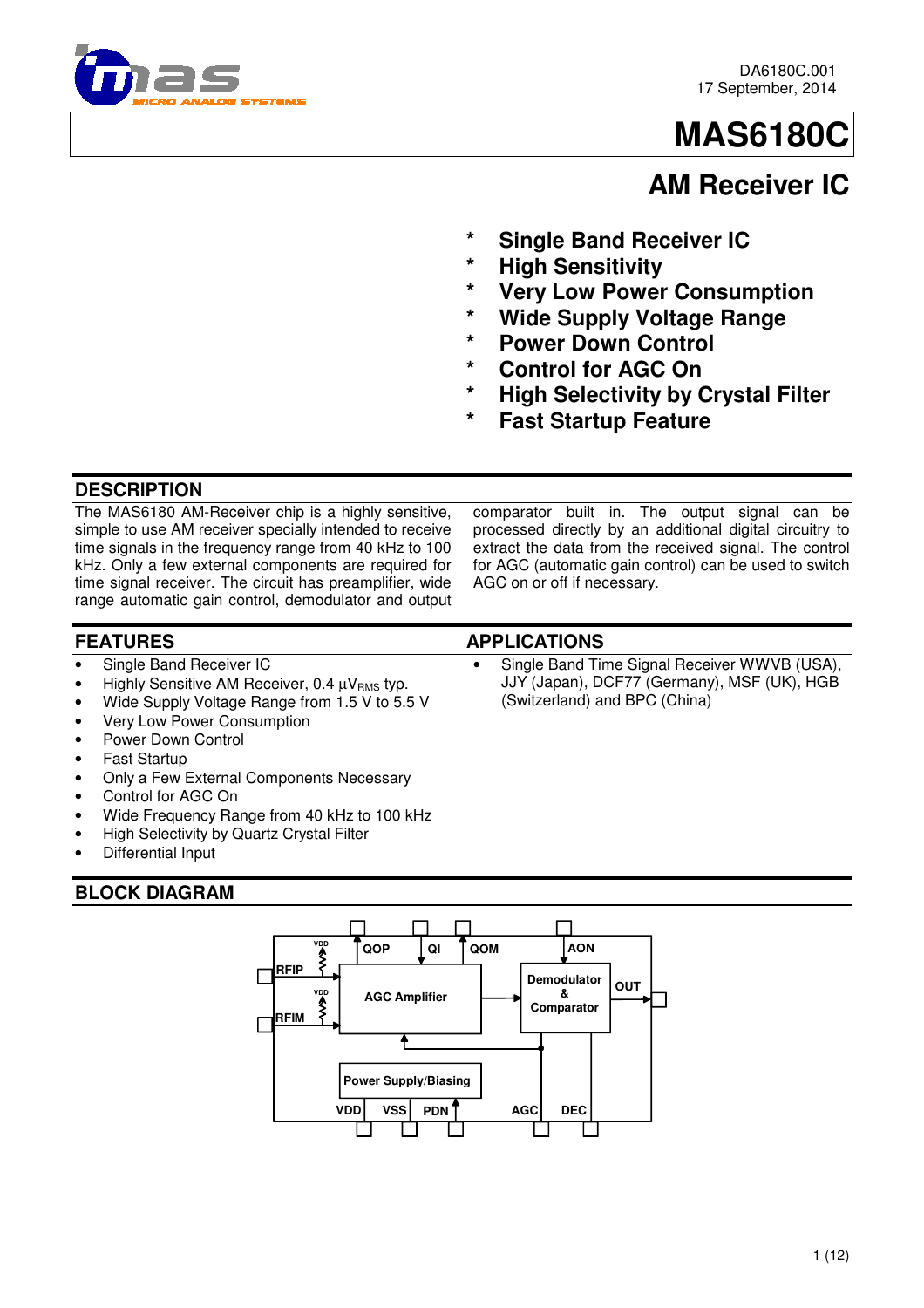



DIE size = 1160 µm x 1320 µm; PAD size = 80 µm x 80 µm

**Note:** Because the substrate of the die is internally connected to VSS, the die has to be connected to VSS or left floating. Please make sure that VSS is the first pad to be bonded. Pick-and-place and all component assembly are recommended to be performed in ESD protected area.

**Note:** Coordinates are pad center points where origin has been located in bottom-left corner of the silicon die.

| <b>Pad Identification</b>            | <b>Name</b> | X-coordinate | Y-coordinate | <b>Note</b>    |
|--------------------------------------|-------------|--------------|--------------|----------------|
| Power Supply Voltage                 | <b>VDD</b>  | $126 \mu m$  | 1122 $\mu$ m |                |
| Positive Quartz Filter Output        | QOP         | $126 \mu m$  | $955 \mu m$  |                |
| <b>Negative Quartz Filter Output</b> | QOM         | $126 \mu m$  | 787 µm       |                |
| Quartz Filter Input for Crystal      | ΩI          | $126 \mu m$  | $604 \mu m$  |                |
| <b>AGC Capacitor</b>                 | <b>AGC</b>  | 126 um       | 435 um       |                |
| <b>Receiver Output</b>               | <b>OUT</b>  | $126 \mu m$  | $258 \mu m$  | $\overline{2}$ |
| Demodulator Capacitor                | DEC.        | $1034 \mu m$ | $261 \mu m$  |                |
| <b>AGC On Control</b>                | <b>AON</b>  | $1034 \mu m$ | 445 um       | 3              |
| Power Down                           | <b>PDN</b>  | $1034 \mu m$ | $613 \mu m$  | 4              |
| Positive Receiver Input              | <b>RFIP</b> | $1034 \mu m$ | $802 \mu m$  | 5              |
| Negative Receiver Input              | <b>RFIM</b> | $1034 \mu m$ | 980 µm       | 5              |
| Power Supply Ground                  | <b>VSS</b>  | $1034 \mu m$ | 1111 $\mu$ m |                |

Notes:

- 1) QOM bonding pad is electrically unconnected in MAS6180C1 version
- 2) OUT = VSS when carrier amplitude at maximum; OUT = VDD when carrier amplitude is reduced (modulated) the output is a current source/sink with  $|I_{\text{OUT}}| > 5 \mu A$ 
	- at power down the output is pulled to VSS (pull down switch)
- 3) AON = VSS means AGC off (hold current gain level); AON = VDD means AGC on (working)
- Internal pull-up with current  $< 1$   $\mu$ A which is switched off at power down
- 4) PDN = VSS means receiver on; PDN = VDD means receiver off Fast start-up is triggered when the receiver is after power down (PDN=VDD) controlled to power up (PDN=VSS) i.e. at the falling edge of PDN signal.
- 5) Receiver inputs RFIP and RFIM have both 1.4 MΩ biasing resistors towards VDD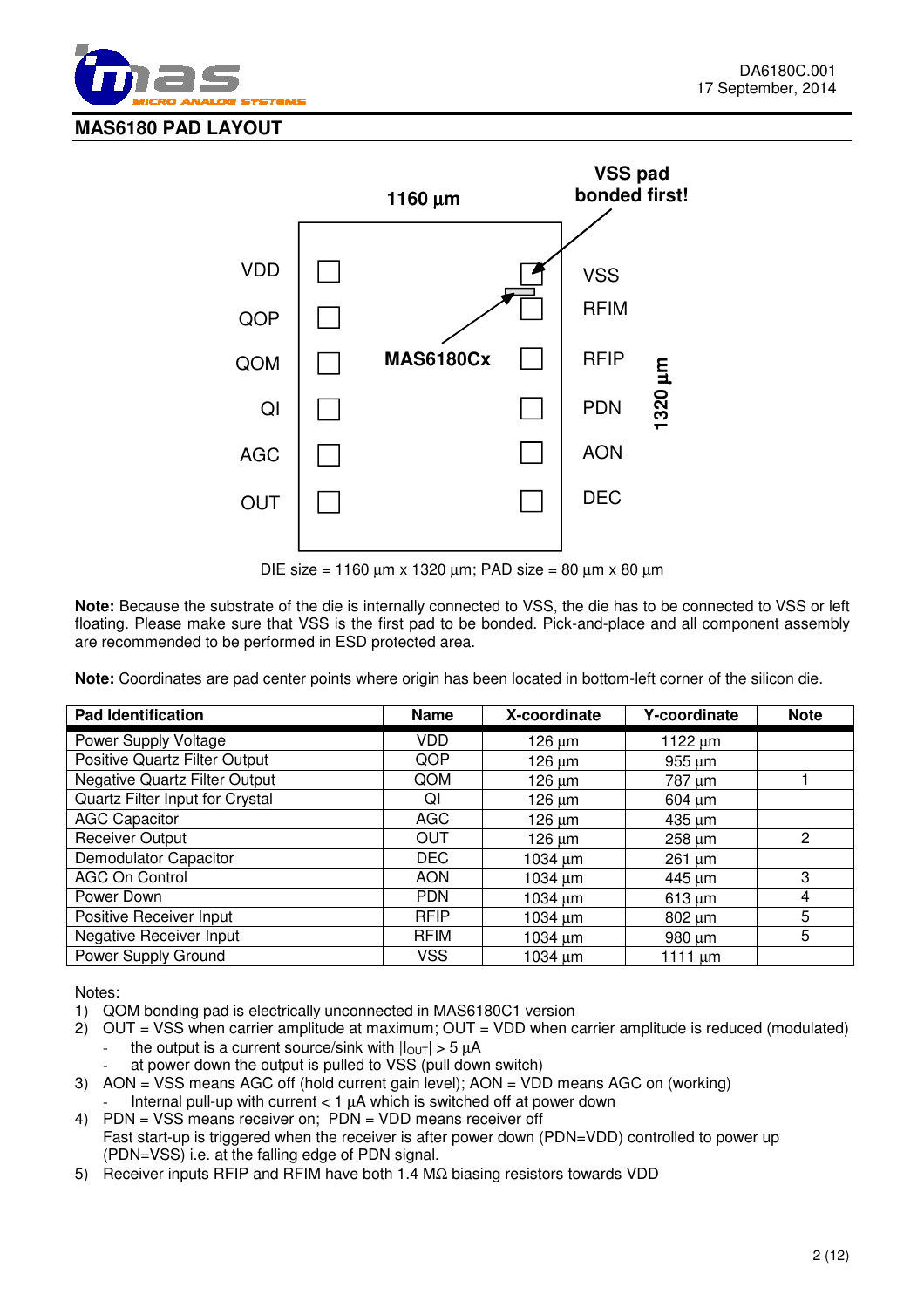

## **ABSOLUTE MAXIMUM RATINGS**

|                              |                              |                                         |               | All Voltages with Respect to Ground |             |
|------------------------------|------------------------------|-----------------------------------------|---------------|-------------------------------------|-------------|
| <b>Parameter</b>             | Symbol                       | <b>Conditions</b>                       | Min           | Max                                 | <b>Unit</b> |
| Supply Voltage               | $V_{DD}$ - $V_{SS}$          |                                         | $-0.3$        | $+5.5$                              |             |
| Input Voltage                | V <sub>IN</sub>              |                                         | $V_{SS}$ -0.3 | $V_{DD}+0.3$                        |             |
| <b>ESD Rating</b>            | $\mathsf{V}_{\mathsf{ESD}}$  | For all pins,<br>Human Body Model (HBM) | ±2            |                                     | kV          |
| Latchup Current Limit        | <b>I</b> LUT                 | For all pins                            | ±100          |                                     | mA          |
| <b>Operating Temperature</b> | ${\mathsf T}_{\mathsf {OP}}$ |                                         | -40           | $+85$                               | °C          |
| Storage Temperature          | $\mathsf{T}_{\texttt{ST}}$   |                                         | - 55          | $+150$                              | °C          |

Stresses beyond those listed may cause permanent damage to the device. The device may not operate under these conditions, but it will not be destroyed.

Note: In latchup testing the supply voltages are connected normally to the tested device. Then pulsed test current is fed to each input separately and device current consumption is observed. If the device current consumption increases suddenly due to test current pulses and the abnormally high current consumption continues after test current pulses are cut off then the device has gone to latch up. Current pulse is turned on for 10 ms and off for 20 ms.

## **ELECTRICAL CHARACTERISTICS**

| Operating Conditions: $VDD = 5.0V$ , Temperature = $25^{\circ}C$ , unless otherwise specified. |                                |                                                    |                |            |                |                         |
|------------------------------------------------------------------------------------------------|--------------------------------|----------------------------------------------------|----------------|------------|----------------|-------------------------|
| <b>Parameter</b>                                                                               | <b>Symbol</b>                  | <b>Conditions</b>                                  | Min            | <b>Typ</b> | <b>Max</b>     | <b>Unit</b>             |
| <b>Operating Voltage</b>                                                                       | $V_{DD}$                       | $T_A = -40 \degree C + 85 \degree C$               | 1.5            | 5.0        | 5.5            | V                       |
| <b>Current Consumption</b>                                                                     | $I_{DD}$                       | VDD=1.5 V, Vin=0.4 µVrms                           |                | 66         | 80             | $\mu$ A                 |
|                                                                                                |                                | VDD=5 V, Vin=0.4 µVrms                             |                | 68         |                |                         |
|                                                                                                |                                | VDD=1.5 V, Vin=20 mVrms                            |                | 43         | 65             | $\mu$ A                 |
|                                                                                                |                                | VDD=5 V, Vin=20 mVrms                              |                | 45         |                |                         |
| <b>Stand-By Current</b>                                                                        | $I_{DDoff}$                    | See note below.                                    |                |            | 0.1            | $\mu$ A                 |
| Input Frequency Range                                                                          | $f_{IN}$                       |                                                    | 40             |            | 100            | kHz                     |
| Minimum Input Voltage                                                                          | $V_{IN \min}$                  |                                                    |                | 0.4        | 1              | µVrms                   |
| Maximum Input Voltage                                                                          | $V_{IN\,max}$                  |                                                    | 20             |            |                | mVrms                   |
| Receiver Input Resistance                                                                      | $R_{\text{RFI}}$               | Differential Input,                                |                | 600        |                | $k\Omega$               |
| Receiver Input Capacitance                                                                     | $C_{\rm{RFI}}$                 | f=77.5 kHz                                         |                | 1.1        |                | pF                      |
| Input Levels $ I_{IN}  < 0.5 \mu A$                                                            | $V_{IL}$                       |                                                    |                |            | 0.35           | $\overline{\mathsf{v}}$ |
|                                                                                                | V <sub>IH</sub>                |                                                    | $V_{DD}$ -0.35 |            |                |                         |
| <b>Output Current</b>                                                                          | $ I_{OUT} $                    |                                                    | 5              | 15         |                | μA                      |
| $V_{OL} < 0.2 V_{DD}$ ; $V_{OH} > 0.8 V_{DD}$                                                  |                                |                                                    |                |            |                |                         |
| <b>DCF77 Output Pulses</b>                                                                     | $T_{100ms}$                    | 1 µVrms $\leq$ V <sub>IN</sub> $\leq$              |                | 95         |                | ms                      |
|                                                                                                | $T_{200ms}$                    | 20 mVrms, see note below!                          |                | 195        |                |                         |
| <b>MSF Output Pulses</b>                                                                       | $T_{100ms}$                    | 1 µVrms $\leq$ V <sub>IN</sub> $\leq$              |                | 120        |                | ms                      |
|                                                                                                | $T_{200ms}$                    | 20 mVrms, see note below!                          |                | 220        |                |                         |
|                                                                                                | Τ<br>500ms                     |                                                    |                | 520        |                |                         |
| <b>WWVB Output Pulses</b>                                                                      | Τ<br>200ms                     | $\frac{1}{1}$ µVrms $\leq$ V <sub>IN</sub> $\leq$  |                | 200        |                | ms                      |
|                                                                                                | T<br>500ms                     | 20 mVrms, see note below!                          |                | 500<br>800 |                |                         |
| JJY60 Output Pulses                                                                            | Τ<br>800ms                     | 1 µVrms $\leq$ V <sub>IN</sub> $\leq$              |                | 210        |                | ms                      |
|                                                                                                | 200 <sub>ms</sub><br>Τ         | 20 mVrms, see note below!                          |                | 505        |                |                         |
|                                                                                                | 500ms<br>Т<br>800ms            |                                                    |                | 800        |                |                         |
| JJY40 Output Pulses                                                                            | T<br>200 <sub>ms</sub>         | $\overline{1}$ µVrms $\leq$ V <sub>IN</sub> $\leq$ |                | 200        |                | ms                      |
|                                                                                                | Т<br>500ms                     | 20 mVrms, see note below!                          |                | 495        |                |                         |
|                                                                                                | Τ<br>800ms                     |                                                    |                | 790        |                |                         |
| Startup Time                                                                                   | ${\mathsf T}_{\mathsf{Start}}$ | Fast Start-up, Vin=0.4 µVrms                       |                | 1.3        | $\overline{4}$ | s                       |
|                                                                                                |                                | Fast Start-up, Vin=20 mVrms                        |                | 3.5        |                |                         |
| Output Delay Time                                                                              | $T_{Delay}$                    |                                                    |                | 50         | 100            | ms                      |

**Note:** Stand-by current consumption may increase if V  $_H$  and V  $_L$  differ from VDD and 0 respectively. **Note:** See Note 6: Time Signal Software's Pulse Width Recognition Limits and Table 5 on page 7!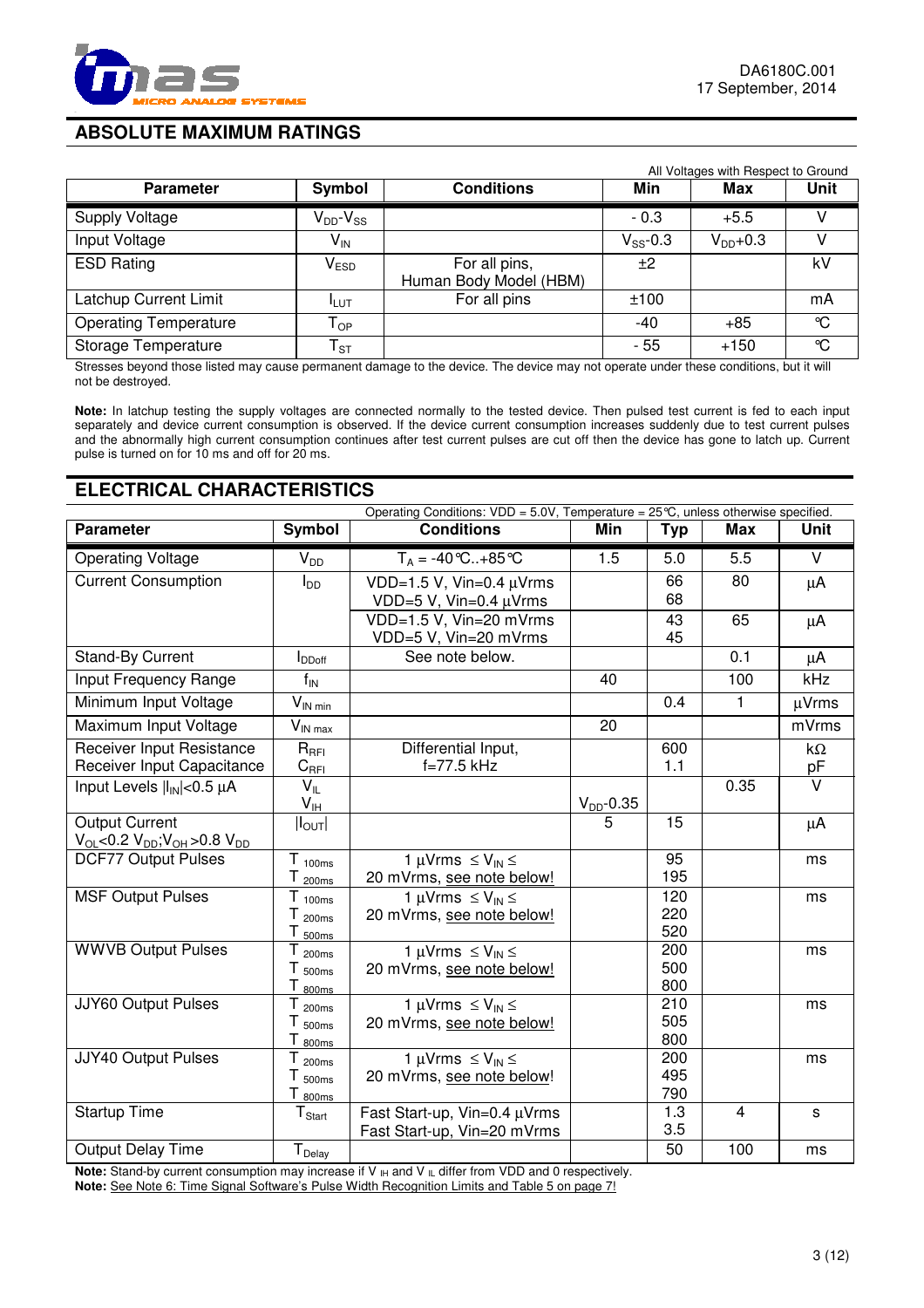

## **TYPICAL APPLICATION**



**Figure 1.** Application circuit of internal compensation capacitance option version MAS6180C1.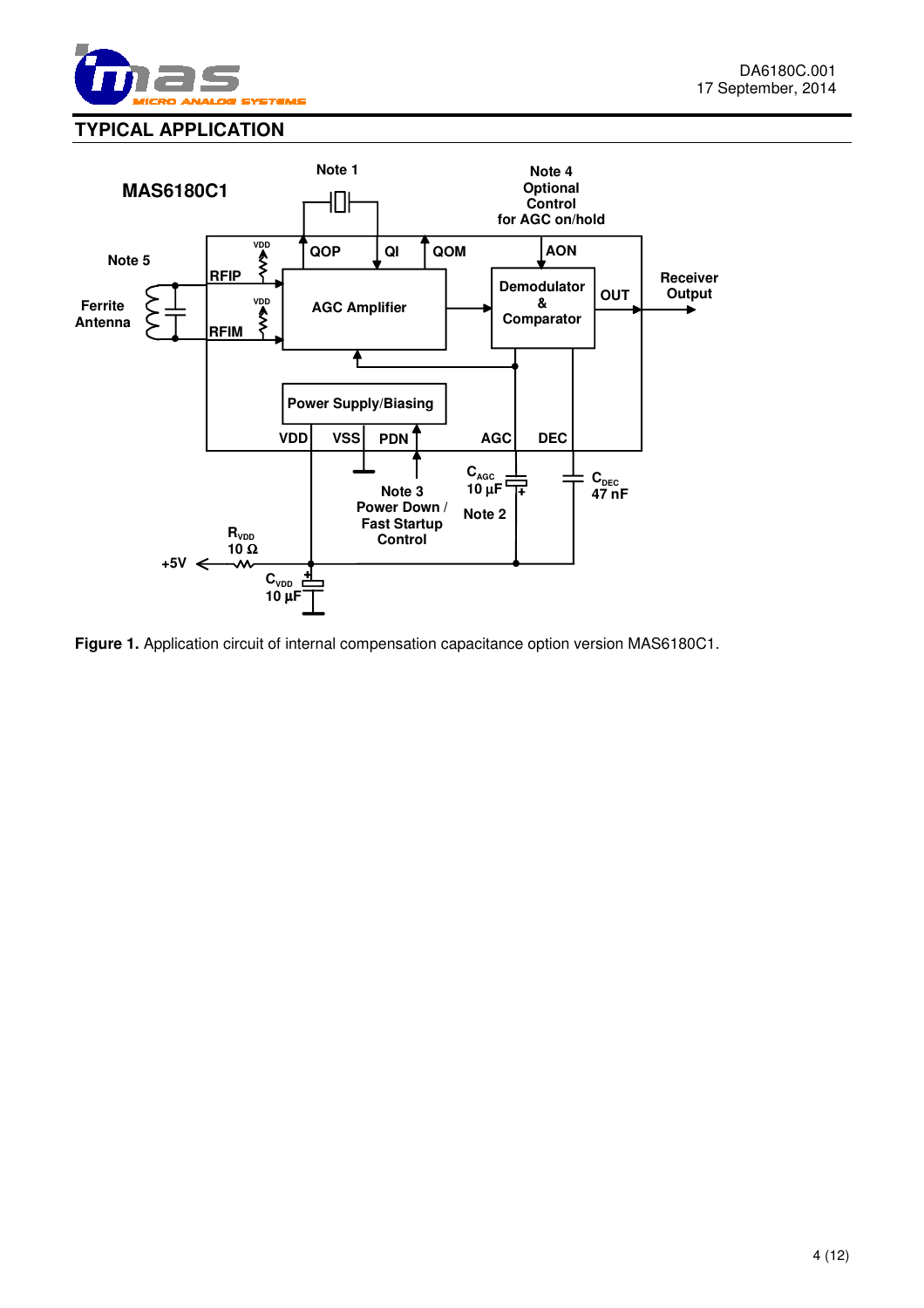

## **TYPICAL APPLICATION (Continued)**

#### **Note 1: Crystals**

The crystal as well as ferrite antenna frequencies are chosen according to the time-signal system (Table 1). More detailed crystal nominal frequency is normally specified for certain load capacitance but in MAS6180 filter circuit the load capacitance is not used. Effectively this means that most accurate filter frequency is achieved by using about 3 Hz higher frequency crystal than the received time signal frequency. For example in DCF77 application a 77.503 kHz crystal resonates at the desired DCF77 77.500 kHz frequency when the load capacitor is missing.

#### **Time-Signal System | Location | Antenna Frequency | Recommended Crystal Frequency** DCF77 | Germany | 77.5 kHz | 77.503 kHz HGB Switzerland 75 kHz 75.003 kHz MSF  $\vert$  United Kingdom  $\vert$  60 kHz  $\vert$  60.003 kHz WWVB USA 60 kHz 60.003 kHz JJY Japan 40 kHz and 60 kHz 40.003 kHz and 60.003 kHz<br>BPC China 68.5 kHz 68.505 kHz China 68.5 kHz 68.505 kHz

#### **Table 1.** Time-Signal System Frequencies

The crystal shunt capacitance  $C_0$  should be matched as well as possible with the internal shunt capacitance compensation capacitor  $C_c$  of MAS6180. See Compensation Capacitance Options on table 2.

| <b>Table 2.</b> Compensation Capacitance Options |           |                            |  |  |
|--------------------------------------------------|-----------|----------------------------|--|--|
| <b>Device</b>                                    | ັັ        | <b>Crystal Description</b> |  |  |
| MAS6180C1                                        | $0.75$ pF | For low $C_0$ crystals     |  |  |

It should be noted that grounded crystal package has reduced shunt capacitance. This value is about 85% of floating crystal shunt capacitance. For example crystal with 1 pF floating package shunt capacitance can have 0.85 pF grounded package shunt capacitance. PCB traces of crystal should be kept at minimum to minimize additional parasitic capacitance which can cause capacitance mismatching.

Table 3 below presents some crystal manufacturers having suitable crystals for time signal receiver application.

| <b>Manufacturer</b>  | <b>Crystal Type</b> | <b>Dimensions</b>             | <b>Web Link</b>                          |
|----------------------|---------------------|-------------------------------|------------------------------------------|
| Citizen              | CFV-206             | $\varnothing$ 2.0 x 6.0       | http://www.citizen.co.jp/tokuhan/quartz/ |
| Epson Toyocom        | C-2-Type            | $\varnothing$ 1.5 x 5.0       | http://www.epsontoyocom.co.jp/english/   |
|                      | $C-4-T$ ype         | $\varnothing$ 2.0 x 6.0       |                                          |
| <b>KDS Daishinku</b> | DT-261              | $\varnothing$ 2.0 x 6.0       | http://www.kds.info/index en.htm         |
| Microcrystal         | MS3V-T1R            | $1.45 \times 1.45 \times 6.7$ | http://www.microcrystal.com/             |
| Seiko                | <b>VTC-120</b>      | $\alpha$ 1.2 x 4.7            | http://www.sii-crystal.com               |
| Instruments          |                     |                               |                                          |

## **Table 3.** Crystal Manufacturers and Crystal Types in Alphabetical Order for Time Signal Receiver Application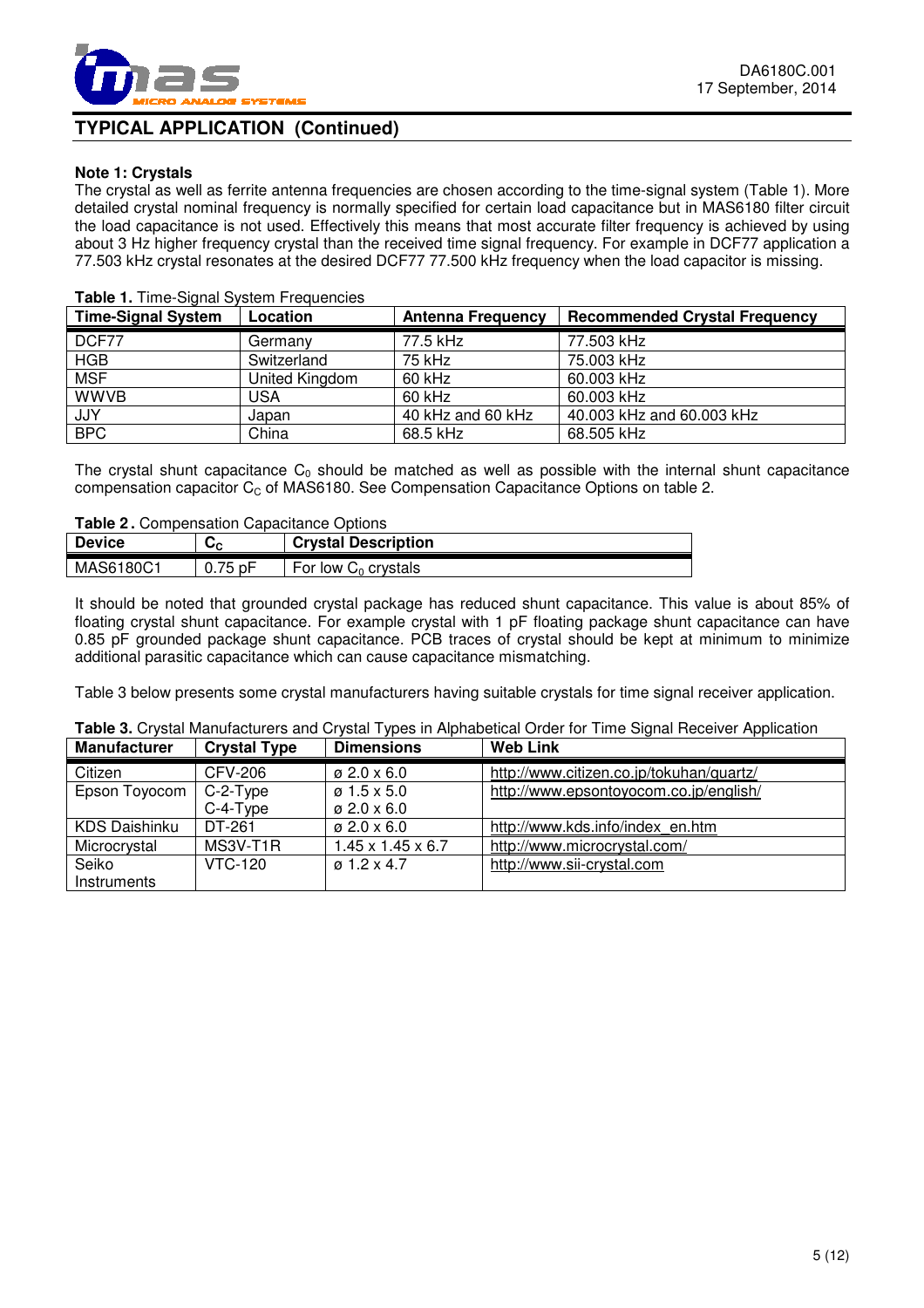

## **TYPICAL APPLICATION (Continued)**

#### **Note 2: AGC Capacitor**

The AGC and DEC capacitors must have low leakage currents due to very small signal currents through the capacitors. The insulation resistance of these capacitors should be at minimum 100 MΩ. Also probes with at least few 100 MΩ impedance should be used for voltage probing of the AGC and DEC pins. Electrolytic AGC capacitor should have voltage rating at least 25 V for low enough leakage. DEC capacitor can be low leakage chip capacitor.

It is recommended to connect both AGC and DEC capacitors to VDD (see application figure 1) although VSS connection is also possible. The VDD connection provides better supply noise immunity because signals are referenced to VDD. Additionally leakage currents are minimized in this connection because in power down the AGC pin voltage is pulled to VDD (to minimum AGC gain) then corresponding to zero voltage over the AGC capacitor.

#### **Note 3: Power Down / Fast Startup Control**

Both power down and fast startup are controlled using the PDN pin. The device is in power down (turned off) if PDN = VDD and in power up (turned on) if PDN = VSS. Fast startup is triggered automatically by the falling edge of PDN signal, i.e., controlling device from power down to power up. The VDD must be high before falling edge of PDN to guarantee proper operation of fast startup circuitry. Before power up the device should have been kept in power down state at least 50ms. This guarantees that the AGC capacitor voltage has been completely pulled to VDD during power down. The startup time without proper fast startup control can be over minute but with fast startup it is shortened typically to few seconds.

#### **Note 4: Optional Control for AGC On/Hold**

AON control pin has internal pull up which turns AGC circuit on all the time if AON pin is left unconnected. Optionally AON control can be used to hold and release AGC circuit. Stepper motor drive of analog clock or watch can produce disturbing amount of noise which can shift the input amplifier gain to unoptimal level. This can be avoided by controlling AGC hold (AON=VSS) during stepper motor drive periods and releasing AGC (AON=VDD) when motors are not driven. The AGC should be in hold only during disturbances and kept on other time released since due to leakage the AGC voltage can change slowly even when in hold.

#### **Note 5: Ferrite Antenna**

The ferrite antenna converts the transmitted radio wave into a voltage signal. It has an important role in determining receiver performance. Recommended antenna impedance at resonance is around 100 kΩ.

Low antenna impedance corresponds to low noise but often also to small signal amplitude. On the other hand high antenna impedance corresponds to high noise but also large signal. The optimum performance where signal-to-noise ratio is at maximum is achieved in between.

The antenna should have also some selectivity for rejecting near signal band disturbances. This is determined by the antenna quality factor which should be approximately 100. Much higher quality factor antennas suffer from extensive tuning accuracy requirements and possible tuning drifts by the temperature.

Antenna impedance  $R_{ant}$  can be calculated using equation 1 where  $f_{res}$ , L,  $Q_{ant}$  and C are resonance frequency, coil inductance, antenna quality factor and antenna tuning capacitor respectively. Antenna quality factor Q<sub>ant</sub> is defined by ratio of resonance frequency  $f_{res}$  and antenna bandwidth B (equation 2).

$$
R_{\text{ant}} = 2\pi \cdot f_{\text{res}} \cdot L \cdot Q_{\text{ant}} = \frac{Q_{\text{ant}}}{2\pi \cdot f_{\text{res}} \cdot C} = \frac{1}{2\pi \cdot B \cdot C}
$$
 Equation 1.  

$$
Q_{\text{ant}} = \frac{f_{\text{res}}}{B}
$$
Equation 2.

Table 4 on next page presents some antenna manufacturers for time signal application.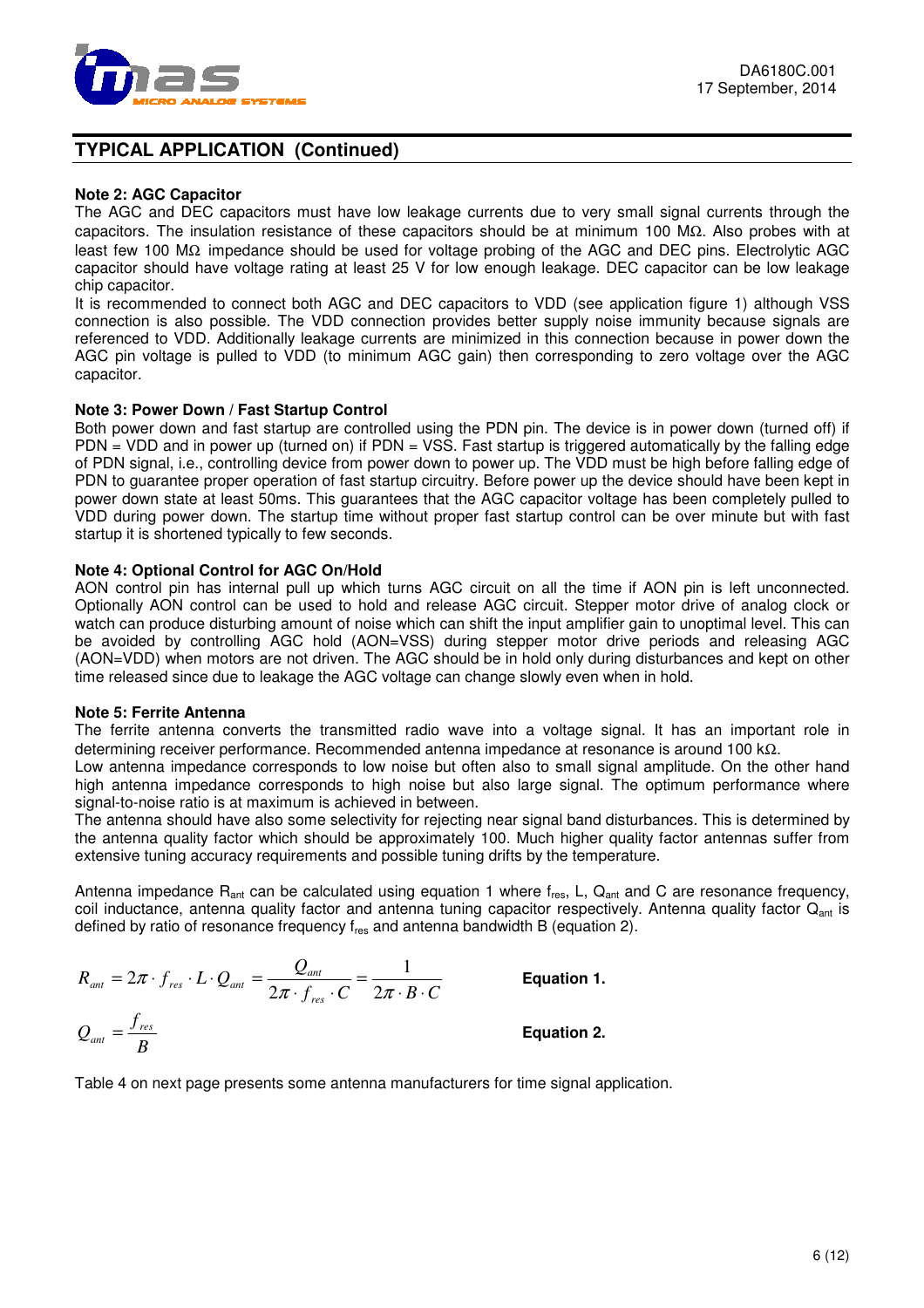

## **TYPICAL APPLICATION (Continued)**

## **Table 4.** Antenna Manufacturers and Antenna Types in Alphabetical Order for Time Signal Application

| <b>Manufacturer</b>          | Antenna Type                       | <b>Dimensions</b>             | <b>Web Link</b>                                       |
|------------------------------|------------------------------------|-------------------------------|-------------------------------------------------------|
| C.E.C Coils                  | AP/AR Antenna Bars                 |                               | http://www.ceccoils.com/CECWEB/index<br>.aspx?lang=en |
| <b>HR Electronic</b><br>GmbH | 60716 (60 kHz)<br>60708 (77.5 kHz) | $\varnothing$ 10 x 60 mm      | http://www.hrelectronic.com/                          |
| Hitachi Metals               | AN-T702Sxx                         | $19 \times 5.5 \times 6.3$ mm | http://www.hitachi-                                   |
|                              | AN-T702Mxx                         | $28 \times 5 \times 5$ mm     | metals.co.jp/e/prod/prod06/p06 12.html                |
|                              | AN-T702Lxx                         | $50 \times 5 \times 5$ mm     |                                                       |
| Premo                        | RCA-SMD-77A (77.5 kHz)             | 75 x 15 x 6.3 mm              | http://www.grupopremo.com/                            |
|                              | RCA-SMD-60A (60 kHz)               |                               |                                                       |
| Sumida                       | <b>ACL80A (40 kHz)</b>             | $\varnothing$ 10 x 80 mm      | www.sumida.co.jp/jeita/XJA021.pdf                     |

#### **Note 6: Time Signal Software's Pulse Width Recognition Limits**

The typical output pulse width specifications are presented in the electrical characteristics section on page 3. Due to process variations the typical output pulse width can differ from these. Additionally the output pulse widths can vary even more depending on the receiving antenna signal strength versus noise and disturbance conditions. That is why it is important that the time signal decoding software has appropriate tolerance limits for managing the output pulse width variations successfully. The table 5 presents recommended software pulse width tolerance limits for recognizing pulses of different time signals.

#### **Table 5.** Recommended Software Pulse Width Recognition Limits for Different Time Signals

| <b>Parameter</b>           | Symbol            | Min | Max | Unit |
|----------------------------|-------------------|-----|-----|------|
| <b>DCF77 Output Pulses</b> | 100ms             | 40  | 130 | ms   |
|                            | 200 <sub>ms</sub> | 140 | 250 |      |
| <b>MSF Output Pulses</b>   | T 100ms           | 50  | 160 | ms   |
|                            | T 200ms           | 170 | 300 |      |
|                            | T 500ms           | 400 | 600 |      |
| <b>WWVB Output Pulses</b>  | T 200ms           | 100 | 300 | ms   |
|                            | T 500ms           | 400 | 600 |      |
|                            | T 800ms           | 700 | 900 |      |
| JJY60 Output Pulses        | T 200ms           | 100 | 300 | ms   |
|                            | T 500ms           | 400 | 600 |      |
|                            | T 800ms           | 700 | 900 |      |
| JJY40 Output Pulses        | T 200ms           | 100 | 300 | ms   |
|                            | T 500ms           | 400 | 600 |      |
|                            | T 800ms           | 700 | 900 |      |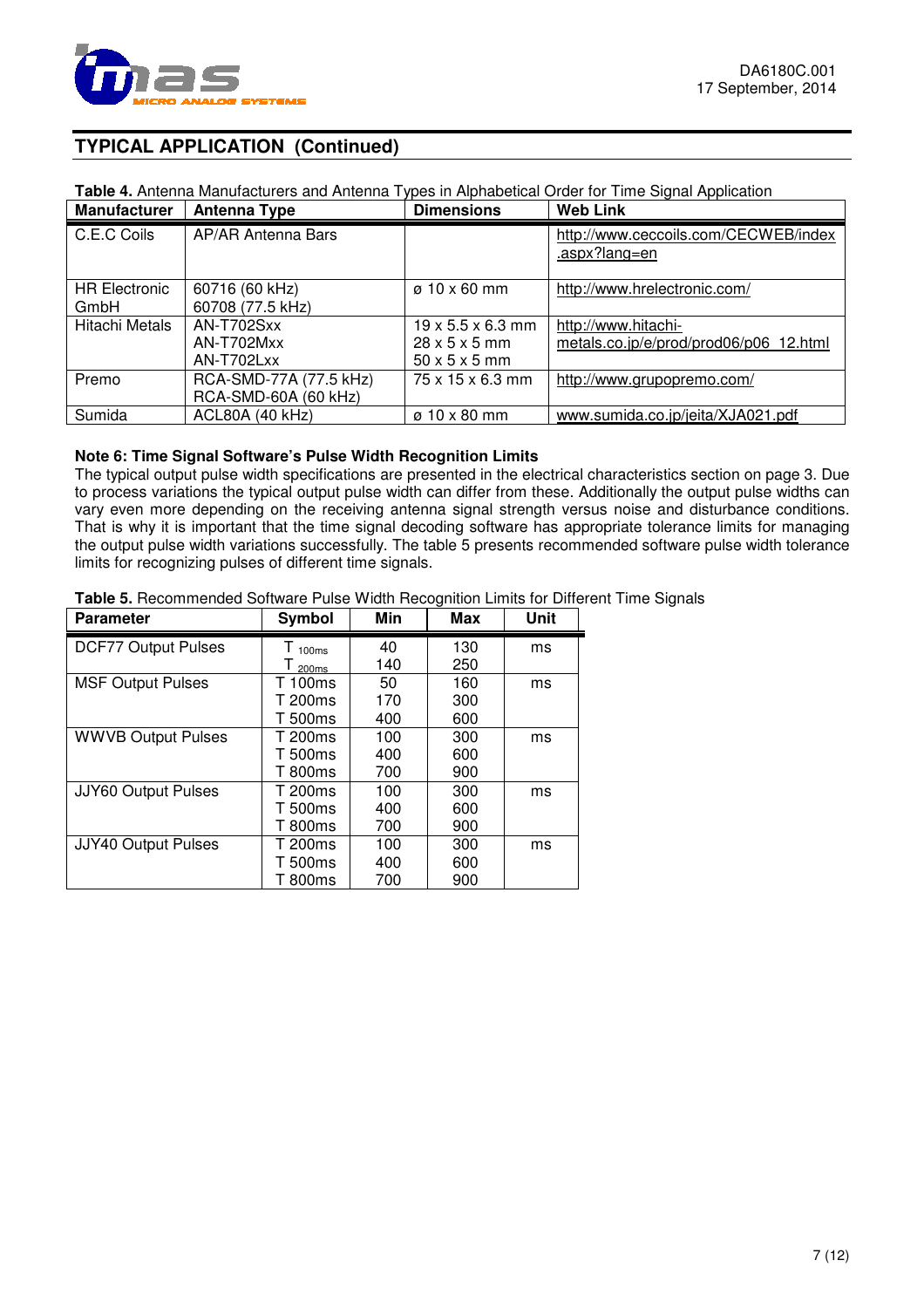

## **PIN CONFIGURATION & TOP MARKING FOR PLASTIC TSSOP-16 PACKAGE**



Top Marking Definitions: zz = Version YYWW = Year Week

## **PIN DESCRIPTION**

| <b>Pin Name</b> | Pin | <b>Type</b> | <b>Function</b>                                                     | <b>Note</b>    |
|-----------------|-----|-------------|---------------------------------------------------------------------|----------------|
| <b>VDD</b>      |     | P           | <b>Positive Power Supply</b>                                        |                |
| QOP             | 2   | AO          | <b>Positive Quartz Filter Output</b>                                |                |
| QOM             | 3   | AO          | <b>Negative Quartz Filter Output</b>                                |                |
|                 | 4   | <b>NC</b>   |                                                                     | 2              |
| QI              | 5   | AI          | Quartz Filter Input for Crystal                                     |                |
| <b>AGC</b>      | 6   | AO          | <b>AGC Capacitor</b>                                                |                |
|                 | 7   | <b>NC</b>   |                                                                     | $\overline{c}$ |
| <b>OUT</b>      | 8   | DO          | <b>Receiver Output</b>                                              | 3              |
| <b>DEC</b>      | 9   | AO          | <b>Demodulator Capacitor</b>                                        |                |
| <b>AON</b>      | 10  | DI          | <b>AGC On Control</b>                                               | 4              |
| <b>PDN</b>      | 11  | DI          | Power Down Input                                                    | 5              |
|                 | 12  | <b>NC</b>   |                                                                     | $\overline{2}$ |
| <b>RFIP</b>     | 13  | AI          | Positive Receiver Input                                             | 6              |
|                 | 14  | <b>NC</b>   |                                                                     | $\overline{2}$ |
| <b>RFIM</b>     | 15  | AI          | Negative Receiver Input                                             | 6              |
| <b>VSS</b><br>. | 16  | G           | Power Supply Ground<br>$\cdots$ $\cdots$ $\alpha$ $\cdots$ $\cdots$ |                |

 $A =$  Analog,  $D =$  Digital,  $P =$  Power,  $G =$  Ground,  $I =$  Input,  $O =$  Output,  $NC =$  Not Connected

Notes:

- 1) QOM pin is electrically unconnected in MAS6180C1 version
- 2) Pin 4 between QOM and QI must be connected to IC's filtered VDD (pin 1) to eliminate TSSOP package lead frame parasitic capacitances disturbing the crystal filter performance and minimizing noise coupling. All other NC (Not Connected) type pins are recommended to be connected to VSS.
- 3) OUT = VSS when carrier amplitude at maximum; OUT = VDD when carrier amplitude is reduced (modulated) the output is a current source/sink with  $|I_{\text{OUT}}| > 5 \mu A$ 
	- at power down the output is pulled to VSS (pull down switch)
- 4) AON = VSS means AGC off (hold current gain level); AON = VDD means AGC on (working)
	- Internal pull-up with current  $< 1$  uA which is switched off at power down
- 5) PDN = VSS means receiver on; PDN = VDD means receiver off
	- Fast start-up is triggered when the receiver is after power down (PDN=VDD) controlled to power up (PDN=VSS) i.e. at the falling edge of PDN signal.
- 6) Receiver inputs RFIP and RFIM have both 1.4 MΩ biasing resistors towards VDD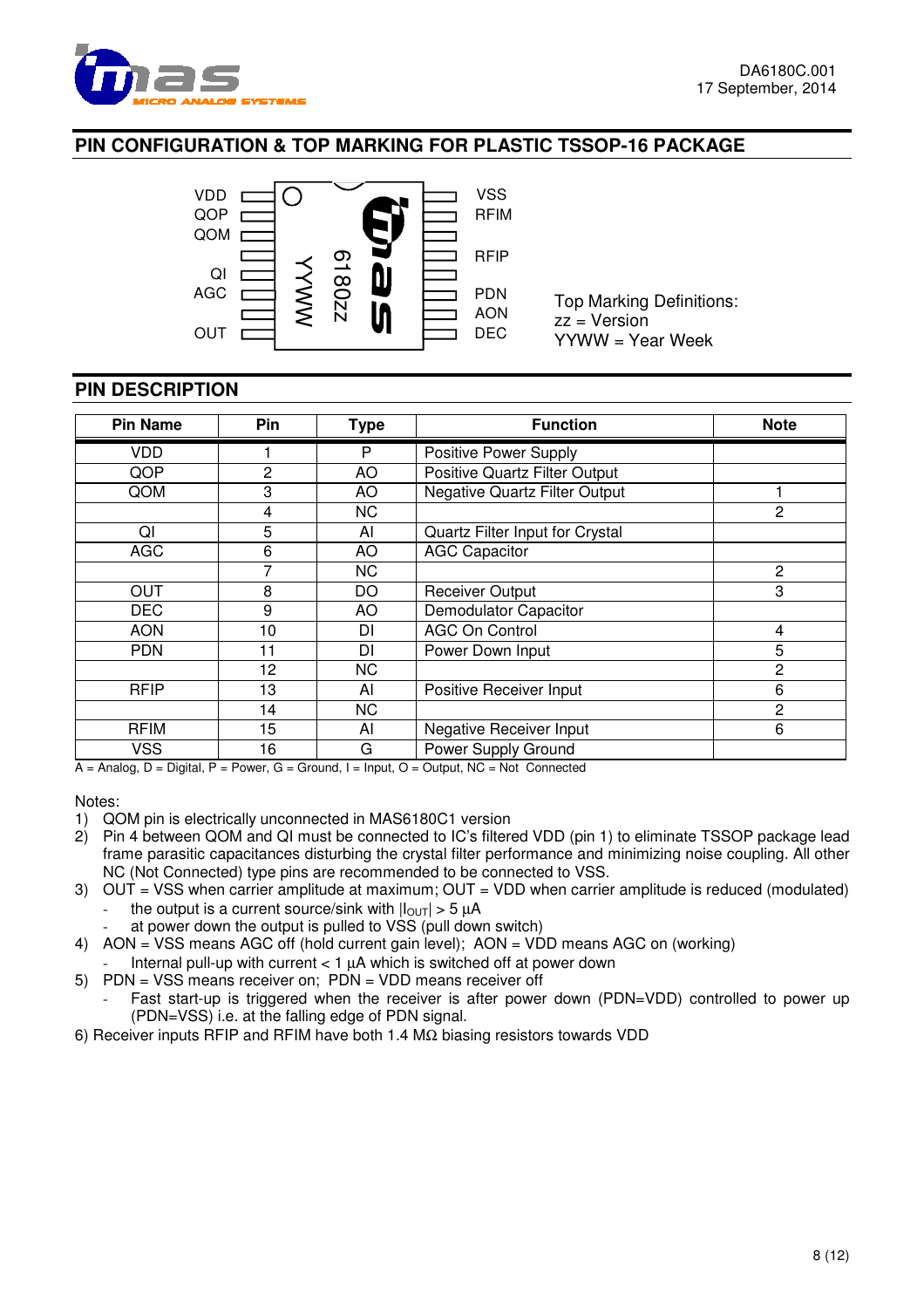

A

## **PACKAGE (TSSOP-16) OUTLINES**



| <b>Dimension</b>              | Min          | <b>Max</b>  | <b>Unit</b> |
|-------------------------------|--------------|-------------|-------------|
| A                             |              | 6.40 BSC    | mm          |
| $\overline{B}$                | 4.30         | 4.50        | mm          |
| C                             |              | 5.00 BSC    | mm          |
| D                             | 0.05         | 0.15        | mm          |
| Ē                             |              | 1.10        | mm          |
| F                             | 0.19         | 0.30        | mm          |
| G                             |              | 0.65 BSC    | mm          |
| H                             | 0.18         | 0.28        | mm          |
|                               | 0.09         | 0.20        | mm          |
| 11                            | 0.09         | 0.16        | mm          |
| J                             | 0.19         | 0.30        | mm          |
| J <sub>1</sub>                | 0.19         | 0.25        | mm          |
| Κ                             | $0^{\circ}$  | $8^{\circ}$ |             |
|                               | 0.24         | 0.26        | mm          |
| M                             | 0.50         | 0.75        | mm          |
| (The length of a terminal for |              |             |             |
| soldering to a substrate)     |              |             |             |
| N                             | 1.00 REF     | mm          |             |
| O                             | $12^{\circ}$ |             |             |
| P                             | $12^{\circ}$ |             |             |

Dimensions do not include mold flash, protrusions, or gate burrs. All dimensions are in accordance with JEDEC standard MO-153.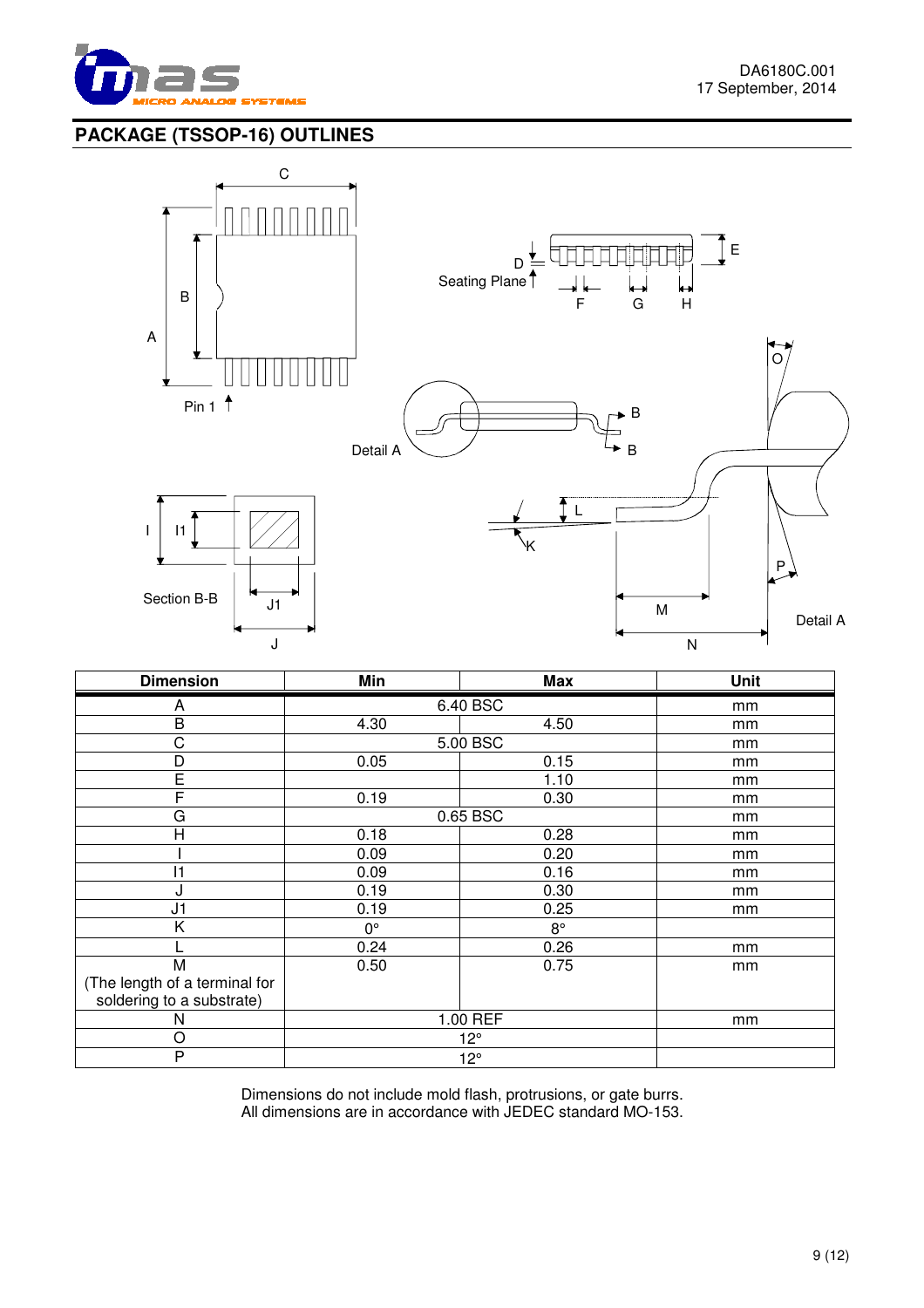

 $\bigcirc$ 

**THE REAL PROPERTY** 

## **SOLDERING INFORMATION**

#### ◆ **For Pb-Free, RoHS Compliant TSSOP-16**

| Resistance to Soldering Heat    | According to RSH test IEC 68-2-58/20                     |
|---------------------------------|----------------------------------------------------------|
| Maximum Temperature             | $260^{\circ}$ C                                          |
| Maximum Number of Reflow Cycles |                                                          |
| Reflow profile                  | Thermal profile parameters stated in IPC/JEDEC J-STD-020 |
|                                 | should not be exceeded. http://www.jedec.org             |
| Seating Plane Co-planarity      | $max 0.08$ mm                                            |
| Lead Finish                     | Solder plate 7.62 - 25.4 µm, material Matte Tin          |

## **EMBOSSED TAPE SPECIFICATIONS**





Dimension | Min | Max | Unit  $A_0$  6.50 6.70 mm  $B_0$  5.20 5.40 mm  $\begin{array}{c|c|c|c|c|c|c|c|c} \hline \text{D}_0 & & 1.50 & +0.10 & /-0.00 & \text{mm} \ \hline \text{D}_1 & & & 1.50 & & \text{mm} \ \hline \end{array}$  $D_1$  1.50 mm  $E_1$  1.65 1.65 1.85 mm  $F_1$  7.20 7.30 mm  $K_0$  1.20 1.40 mm P 11.90 12.10 mm  $P_0$  mm  $P_2$  1.95 2.05 mm  $S_1$  0.6 1 mm T 0.25 0.35 mm W 11.70 12.30 mm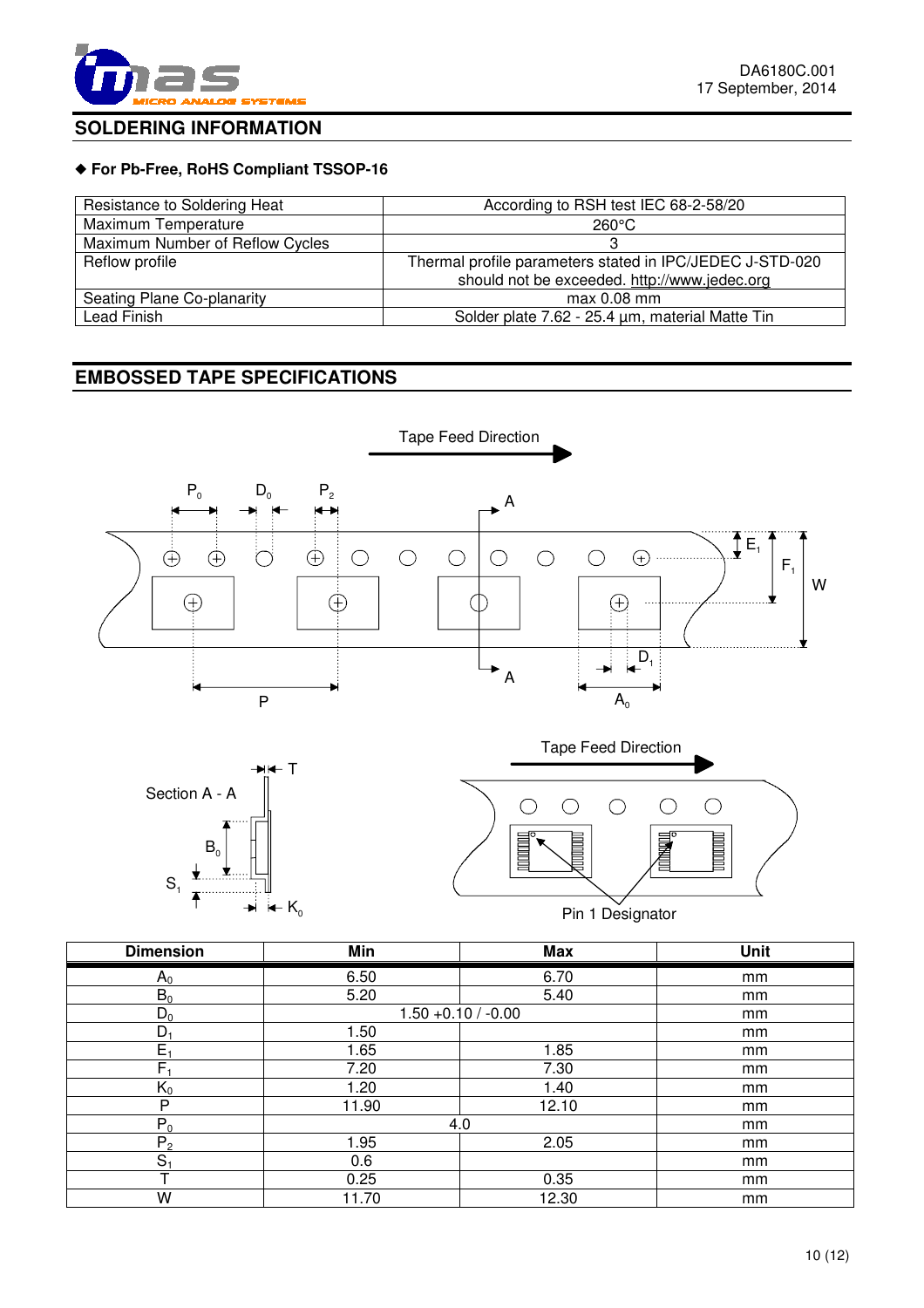



| <b>Dimension</b>  | Min                      | <b>Max</b> | <b>Unit</b> |
|-------------------|--------------------------|------------|-------------|
| A                 |                          | 330        | mm          |
| B                 | 1.5                      |            | mm          |
| C                 | 12.80                    | 13.50      | mm          |
| D                 | 20.2                     |            | mm          |
| N                 | 50                       |            | mm          |
| $W_1$             | 12.4                     | 14.4       | mm          |
| (measured at hub) |                          |            |             |
| $W_2$             |                          | 18.4       | mm          |
| (measured at hub) |                          |            |             |
| Trailer           | 160                      |            | mm          |
| Leader            | 390,                     |            | mm          |
|                   | of which minimum 160     |            |             |
|                   | mm of empty carrier tape |            |             |
|                   | sealed with cover tape   |            |             |
| Weight            |                          | 1500       | n           |

٦